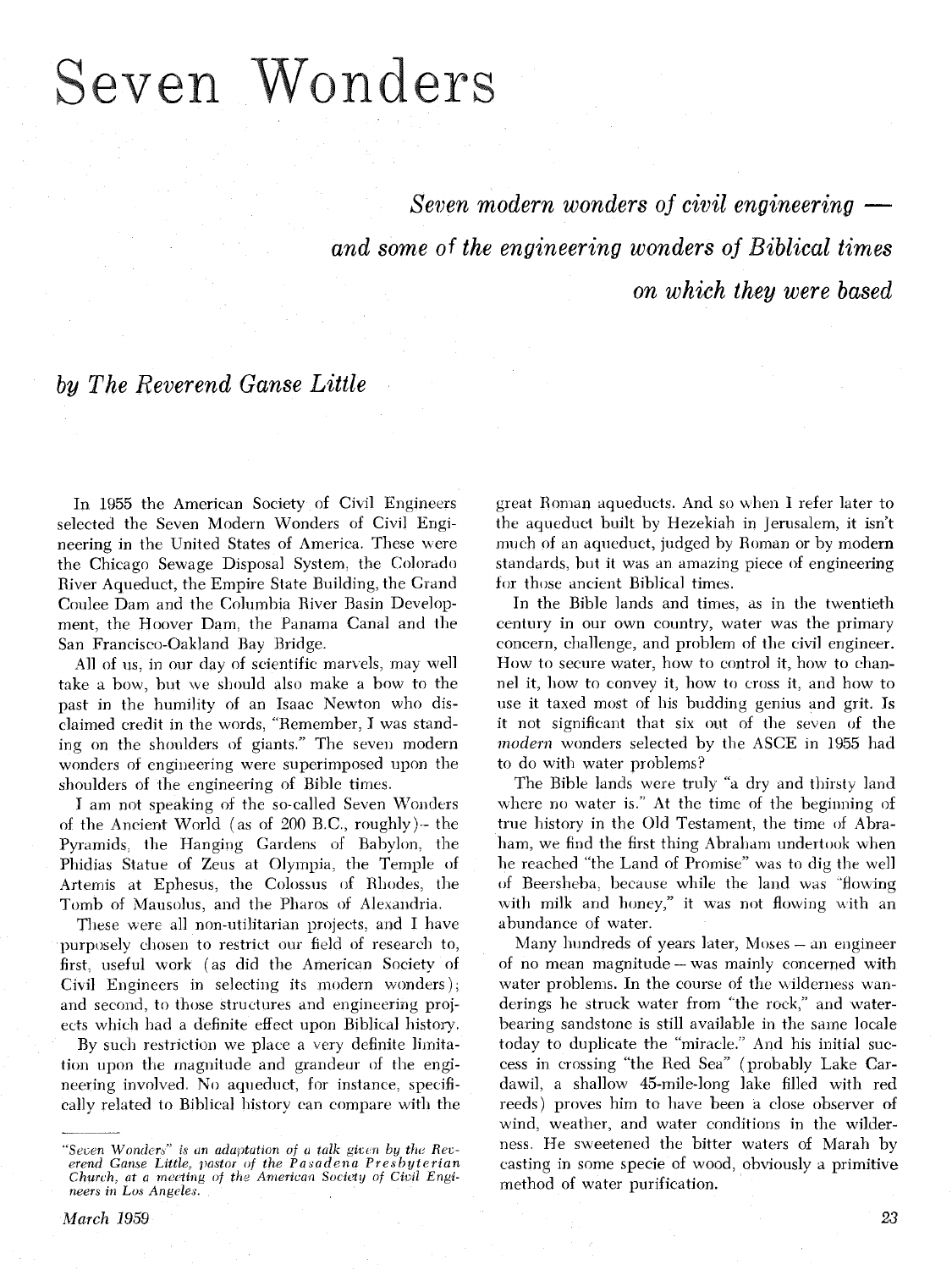#### Sewage Disposal Ι.

But there was little water purification on a major scale in Moses' day, or for many generations thereafter. And there is nothing in the Bible or in Bible times comparable at all to Chicago's sewage disposal system.

Early civil engineers showed far more concern about how to get water *into* the community than how to get waste and refuse out of it. It is true that there were elaborate plumbing and disposal systems in Cretan Knossos (the Palace of Minos) in the Middle Manoan Period  $-2200$  to 1600 B.C. Mesopotamia in the time of Sargon and the Pharaohs of ancient Egypt provided private and complex systems of plumbing and disposal tor the palaces of that day. But even these systems were available only where there was a plentiful water supply, plus the wealth of kings.

Throughout Biblical history and in Bible lands, sewage disposal was practically nonexistent. Jerusalem, for example, had its Valley of Hinnom, used in pre-Israelite times as the place of child sacrifice by fire. Josiah, in order to desecrate it permanently and thus render it unfit for such pagan ritual worship, began to use it as a place for the disposal of the waste, sewage and offal from both city and temple. Aside from bacterial purification, fire was resorted to as the chief reduction agent. Thus, Gehinnom (Valley of Hhinom ) became Gehenna, symbol **ot** "Hell" and the worms and fires thereof!

#### Aqueducts П.

As we give merited praise to the Colorado River Aqueduct, it may be well to think back across the centuries to the water tunnel of Hezekiah at Jerusalem. This is not Exhibit A of a great aqueduct systern even in that day and time. Roman aqueducts are purported to have delivered 130,000,000 gallons ot water per day throughout the Empire at the height of their development, and 90,OOO.OOO gallons per day went into the imperial city of Rome itself.

We also remind ourselves that in the world of his day and time Pontius Pilate would never have been known as the Roman Procurator who passed judgment upon the un'known &lilean, Jesus **oi** Nazareth, but rather as the constructor of a great system of aqueducts and other public works and projects throughout Judea.

But let's look for a moment at the Jerusalem of Hezekiah's day, in the year 705 B.C. Sennacherib is "descending like the wolf on the fold" and the fold is desperately in need of water. Hezekiah and his engineers soon saw that there must be some way of getting water from the spring Gihon – which was in getting water from the spring Gihon – which was in<br>a totally unprotectable site outside the city wall – into a more secluded spot, so that during the anticipated siege water could be brought into the city without too great a sacrifice of life, To answer this prob-

lem Hezekiah constructed the Jerusalem water tunnel. It was only  $583$  yards long, of which  $362$  yards were dug through a hill. By such means water was brought into a protected area which later became the pool of Siloam of Jesus' day. This tunnel shows the ingenuity and technique of those primitive days when men, equipped only with picks, began excavation from both ends **oi** the project and met in the middle.

Sennacherib was the Assyrian general who, after the conquest of Jerusalem, also laid siege in this same eampaign to Lachish, a city 20 miles to the southwest of Ierusalem and one of the great fortifications along the road to Egypt. Lachish itself had a very unique aqueduct system which tunnelled about 70 feet in one direction and then 80 feet in another direction, and from which had been excavated 500,000 cubic feet of solid limestone, all removed without explosives, drills, or cranes!

After this invasion Sennacherib went back to Assyria and 15 years later completed his own great aqueduct at Jerwan, bringing fresh water from the mountains to his capital at Nineveh 30 miles away. Three hundred yards of this aqueduct, 50 feet wide and 5 feet deep, was carried on masonry arches over the valley of a small stream which bisected it.

## 111. *Structures*

The Empire State Building was selected as one of the seven modern wonders of engineering in this country. There is nothing comparable, of course. in the Bible - unless you count the prehistoric tower of Babel. But there was Solomon's temple, constructed sometime between 973 and 933 B.C.

The thing that impressed me most in my research in this area was the variety of the work and the workers employed. Hiram, King of Tyre, furnished the major portion of the skilled workers in metal and in wood. The Israelites were never truly proficient as metal workeis or as carpenters, but they excelled as stone masons. Metal and wood were relatively scarce in the so-called Holy Land, but stone was abundant.

The temple of Solomon was 60 cubits long, 20 cubits wide, and 30 cubits high. If you believe the Old Testament record, Solomon got together 108,000 talents of gold, and 1,017,000 talents of silver to pay for the building of this structure. (The smallest talent, it might be noted, weighed at least 58 pounds!) It took him only seven years to build this beautiful structure. He did it by virtue of pressing into service 30,000 native Israelites, in levies of 10,000 per month, working in the forests of Lebanon under the direction of Hiram's skilled foremen - plus 150,000 Canaanites, as hewers and carriers of stone, under Israelite directiou. This was pure slave labor, just as in the pyramid days, and a labor force of this magnitude requires a sizable skilled iorce of what we would call civil engineers.

The size of the stones used in this operation varied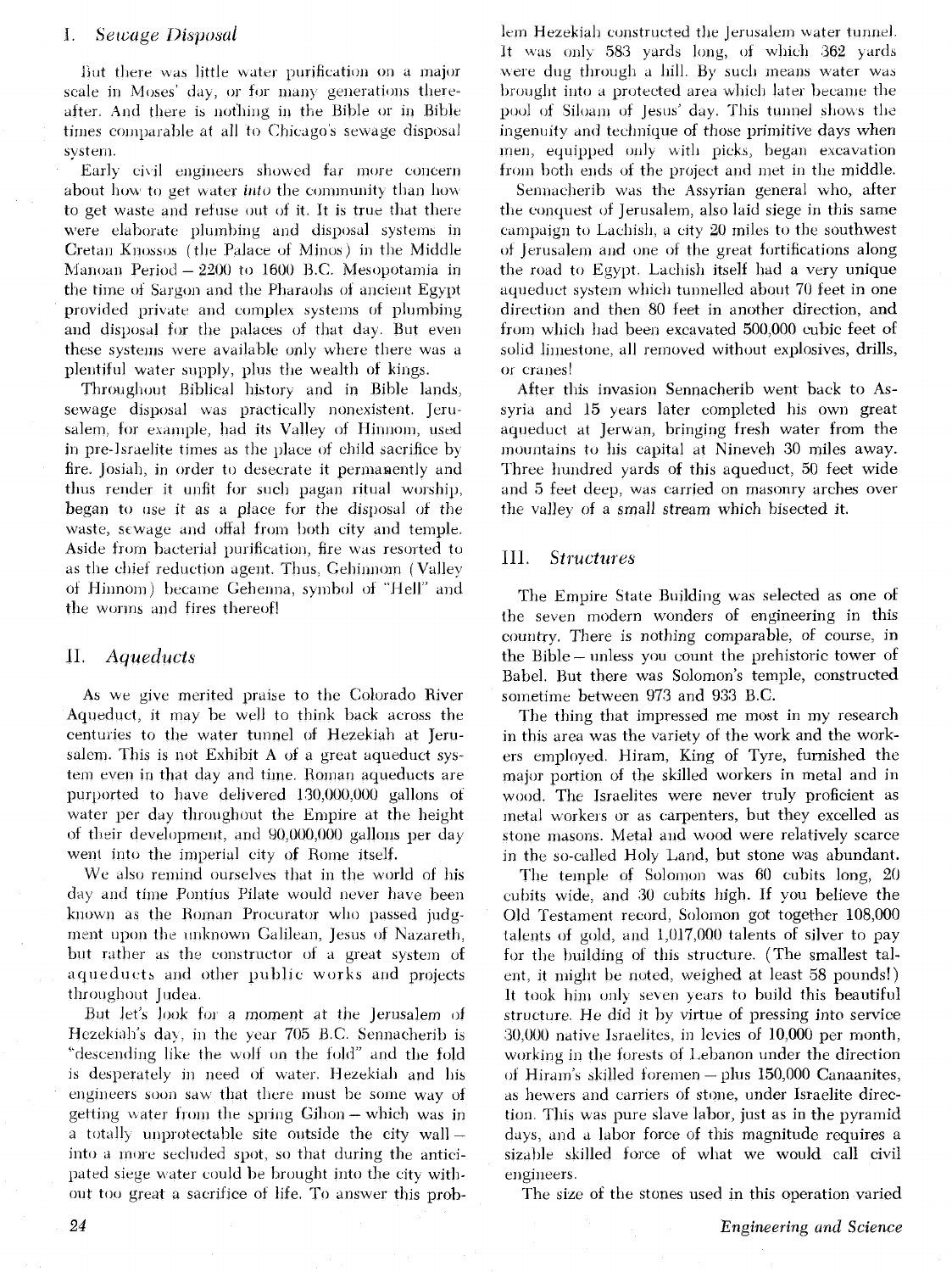from one to two and a half tons, comparable to the type of construction in the pyramids. Some of them were 25 cubits in length, and we still do not have complete answer as to how blocks of stone of this size and weight were cut, moved, and placed. Solomon's temple was destroyed at the time of the captivity of the Jews.

# IV. Dams

The Grand Coulee Dam and the development of the Columbia River Basin was the fourth of the modern wonders in the United States, according to the vote of the ASCE. Again, the Bible cannot enter into competition but we may still marvel at the Lake Moeris Dam of ancient Egypt. This dam is not mentioned in the Bible but it had a profound effect upon Biblical history. Of interest is the fact that somewhere in the period of 2950 to 2750 B.C.  $-$  almost 5,000 years ago! -the Egyptians did attempt a huge masonry dam at Sadd-el-Kafara on the Nile. Actually this was to be **d**  double masonry dam proposition with a rubble fill area extending 120 yards in length up and down stream between the two masonry dams. These dams were to be approximately 348 feet long at the top, 265 feet long at the bottom, and 40 feet above the stream bed. The work was never satisfactorily completed because the dams were overtopped in the process of construction by floods  $-$  and masonry dams were not attempted again by the Egyptians for many thousands of years.

The Lake Moeris Control Dam, constructed in about 2300 B.C., some 50 miles southwest of Cairo, consisted of two earthen dams. One of these diverted the flood waters from the Nile into the depression which became known as Lake Moeris - an area of 656 square miles, and containing 40,000,000 acrefeet of water when filled, the depression itself being situated about 150 feet below sea level. The second dam was to let the water back out of Lake Moeris downstream into the main channel after the flood waters had subsided,

Such a control system meant that before and after each flood of the Nile both of these dams had to he breached in succession, and then both of them had to be rebuilt. This was a tremendous labor even by the standards of engineers and workmen who were of a race of pyramid builders! This worked well for flood control. But anyone who cut the dam in years of normal flow or of reduced flow and diverted water into Lake Moeris. impounding it there, could thereby create a devastating famine in lower Egypt and adjacent areas.

### V. Mining

Another of our modern wonders is the Hoover Dam, but instead of talking about more dams, let me expand at this point on mining and the use of metals in

*March* 1959

Biblical times. According to Genesis, the first child born to Adam and Eve was a boy by the name of Cain. Cain means "smith" or "miner"  $- a$  curious name to give a child in the legendary history of a race supposedly composed of farmers, shepherds, and nomads! But one of the descriptions of the Promised Land in the Old Testament is a "land whose stones" are iron and out of whose liills thou mayest dig copper."

I have already suggested the huge amounts of copper used in the temple of Solomon. Copper utensils and mirrors were also employed in the homes of the wealthy. Copper was used decoratively and protectively on armor, weapons, and chariots. Solomon controlled extensive copper mines at Ezion-Geber. For many years archeologists sought to find the ancient site of Solomon's "Pittsburgh," now known in modern terms as Tell Kheleifah, which is at the head of the Gulf of Aquabah. It was located there for three reasons: first, there was a tremendous draft from the right direction up the Wadi Arabah to run the blast furnaces, second, there were plentiful wells of fresh water, and third, there were date palms for food. At a very early stage of the game these copper mines were under development, and in Solomon's time they were by all odds the greatest single source of his wealth. Equally important products of the copper mines and of the smelting furnaces of Solomon were the six-foot copper saws used to cut some of the huge blocks of stone in the building of the temple.

# Copper and iron

In addition to the copper mines at the head of the Gulf of Aquabah, there were the iron mines of Philistia. The Philistines had a monopoly, a stranglehold on the iron mines. Those valuable mines were not located in Israel proper in the days of King Saul. Iron, prior to David's day, was a strictly limited article of supply in Israel. We read that Saul, the first King of Israel, and Jonathan, his son had swords and spears and metal armor, but such equipment was possessed only by a king and a prince, not by the common warrior at all,

You will recall that Saul tried to get David to put on his armor and use his sword when he went out against Goliath. David wisely preferred  $\cdot$  fall back upon the simple instrument of destruction with which he was skilled. But it was not a mistake that Goliath of Gath, champion of the Philistines, would have had a full suit of armor and a sword and a spear of iron. He lived in the iron-mining country where all men were thus equipped. In David's boyhood, such farmers in Israel as had the best plowshares made of iron had to take them, or their colters or mattocks, to Philistia to be sharpened. It was no wonder that Israel wanted more than anything else to wrest the iron mines from the control of the Philistines. And when

*continued on page 28*